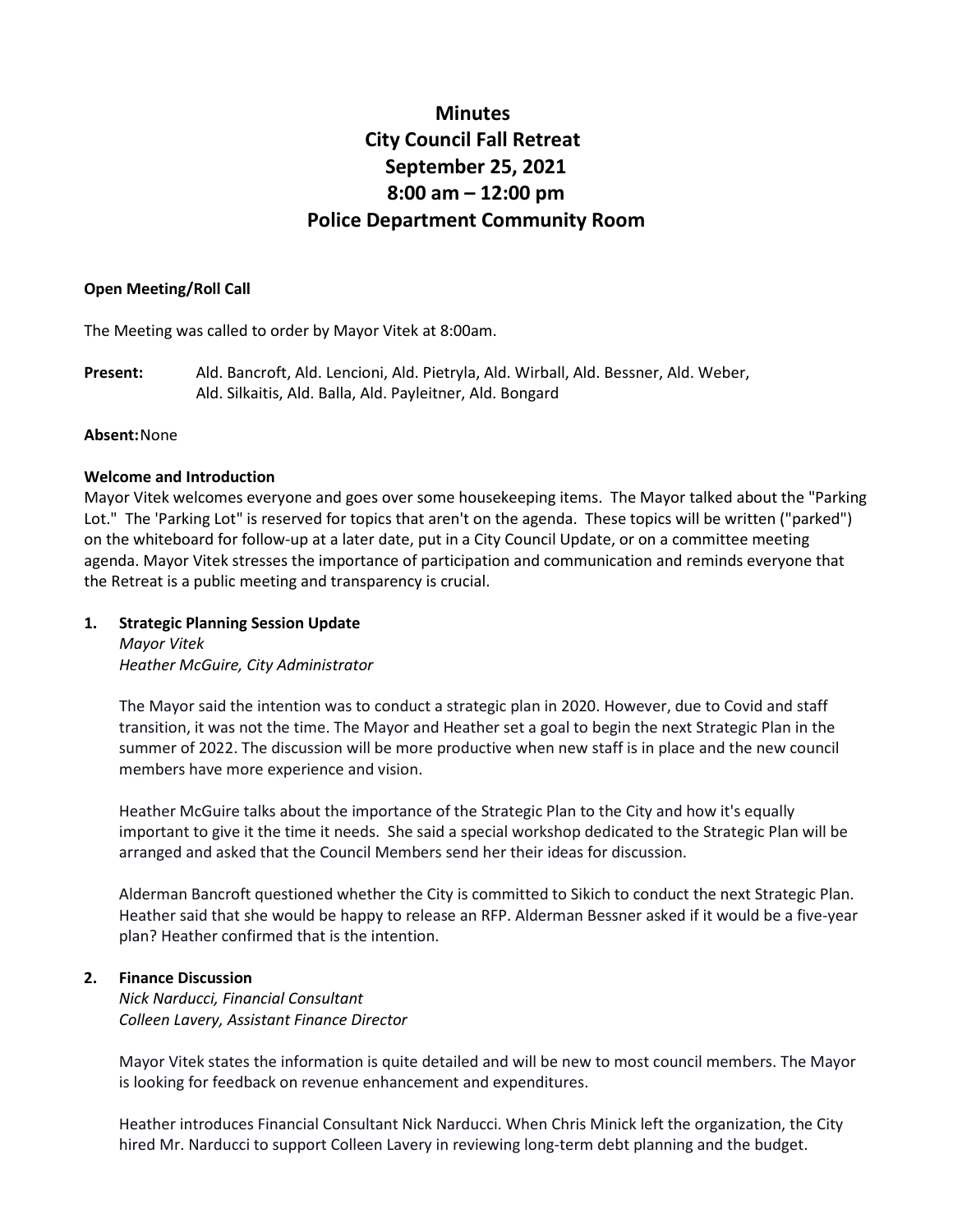Heather states the information Mr. Narducci will provide is very important and will set the stage for the strategic plan and budget process.

Heather stresses the need for a strategic approach to how we take on debt and maximize revenue if we want to continue to meet the high service level expectations of the City. Heather states her goal for the next few years is to obtain the AAA rating.

Nick gives an overview of his background and explains he was the Finance Director for the City of Lombard as well as the City of Oak Park previously. Nick also worked with Heather McGuire for several years at Crest Hill. Nick thanks Colleen Lavery and the finance staff for being generous with their time and sharing their institutional knowledge.

Nick states part of a Strategic Plan is to provide the framework for all the decisions made throughout the organization; for the next few years, the Strategic Plan, debt, and pension issues are the focus. Nick reviews the Moody's credit rating and notes the City's rating is stable, second from excellent. Nick says the Council should decide if they want to pursue an upgrade (AAA rating), but most importantly, prevent a downgrade.

Ald. Lencioni asks what percentage of municipalities achieve AAA ratings. Mr. Narducci references the list of cities with AAA ratings included in his report. Ald. Bessner asks about Geneva and Batavia's credit ratings and if St. Charles has ever held a AAA rating. *Staff will look into this and provide it at a later date.*

Nick says that St. Charles has a high tax base and strong reserves, also an increased debt and pension burden. Nick explained the Moody's credit rating and the credit strengths and challenges. To obtain a credit upgrade debt and pension needs to be reduced. A downgrade could occur if there is a decline in reserves or if debt/pension further increases. The debt and unfunded liability are the items of concern. It takes several years to address pension liabilities, about three years to plan, and another three to four years to implement that. Nick recommends that the City meet with actuaries annually when they do the audit and review the reports in order to develop a plan. The actuary will know what's going on in other municipalities in the State, and pension liability issues are common. The budget process will be impacted.

Moody's is clearly asking that the debt burden be reduced. There are several management policies that can address this, and any updates would be shared at the next ratings call. The City has a debt policy and this should be reviewed and adjusted. Some issues to deal with, including upcoming debt issues that need to be funded.

Current debt position is \$153 million, increasing to \$160 million this year, and Moody's has said that's too much. The debt has increased \$45 million over the last five years.

Reserve projections in last year's budget presentation show that St. Charles will be dipping into those reserves. Avoiding using the reserves is important for the credit rating, and those are difficult decisions. Need to be careful about making changes since people move to this community for the services.

Heather pointed out the projection for FY 2025, reserves hit 10%. Ald. Bancroft asked what has been done the last five years with reserve balances. Colleen responded that we have been in 40%. Heather explained that we do not have the revenue to support the debt payments and also maintain the reserve funding level of 40%. Ald. Bancroft says that if staff wants meaningful input from Council, tell them the truth. Give us an accurate budget, allow us to participate in planning. Heather stated that she tends to operate with a tight budget, within +/- \$50,000, and not overinflate, also maintains services.

Ald. Payleitner asks if Moody's consider why reserves are used. Ald. Bessner has seen the 5-year plan, the 5<sup>th</sup> year was the dire situation. Felt like it was a way to scare the Council. We should look at revenue sources.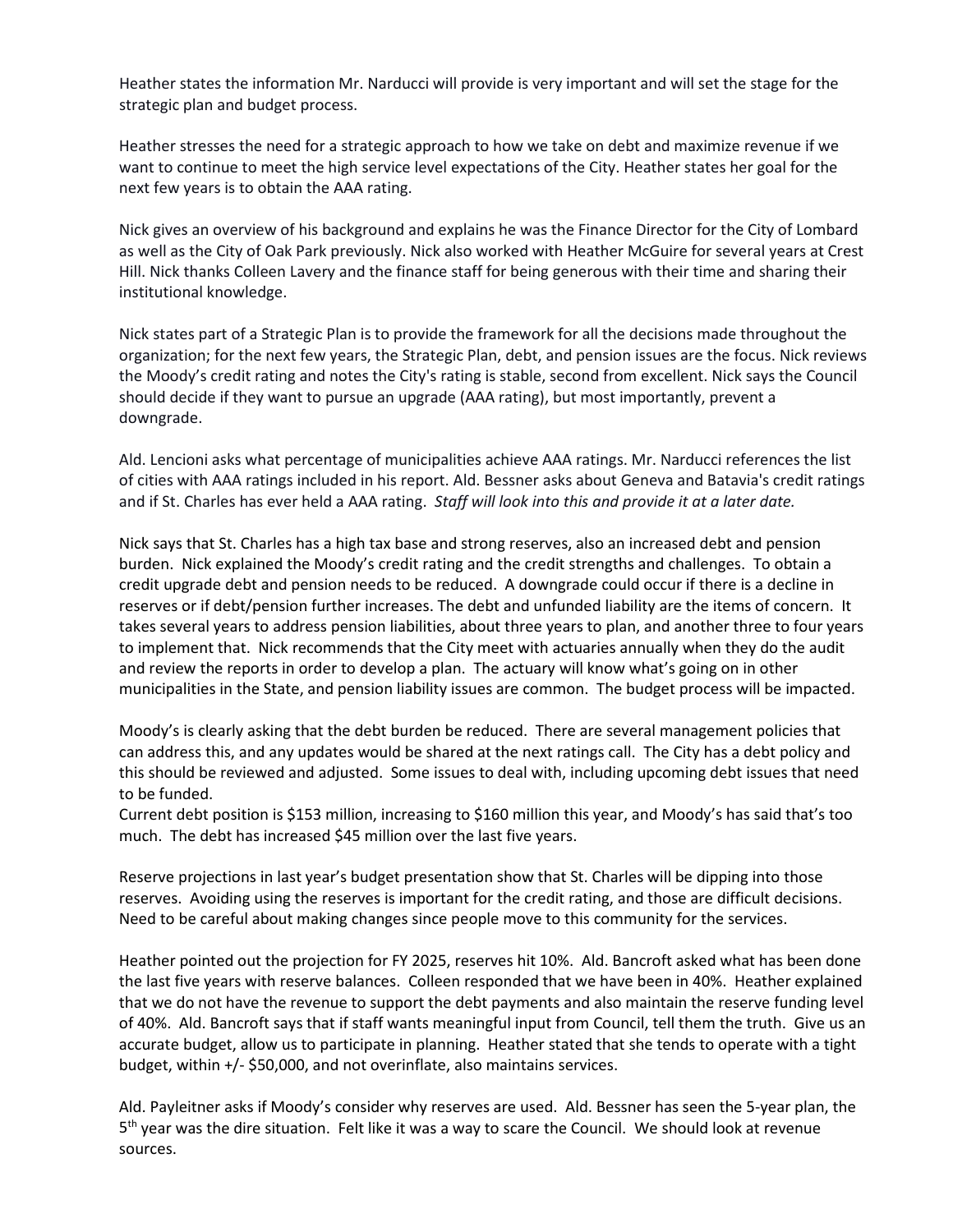Heather does not want to get to a point where we plan for a deficit, and hoping things will work. Colleen is a CPA and well versed in looking at these things. Want to plan for a better result in 2025 than is currently in the forecast. Our debt is increasing more significantly than it had been, and an excess of 1-2 million at the end of the year is not going to make up that deficit.

Ald. Silkaitis asks if a AAA credit rating makes a big difference when it comes to bonding. Nick responded that the higher credit rating gives potential for more investments and access to lower rates. It also counters lending preconceptions. Because we are in Illinois, we pay a higher rate, and with AAA that changes. When businesses outside Illinois look at the investing in St. Charles, including for economic development, they use the rating to help make that decision.

Have to decide if it's worth it to plan to increase the credit rating. Most importantly we don't want to decrease the rating.

Ald. Lencioni asks to see a more detailed proposal regarding the AAA rating. What is the cost, and what are the specific benefits that St. Charles would expect to see? Some of the benefits cannot be foreseen or quantified. Heather stresses that we should strive for the highest possible rating, so when opportunities arise we are positioned to take advantage of them. Ald. Lencioni would also like to understand the effects are of a downgrade.

Ald. Bancroft observes that we don't have the same tax base as the other Illinois communities that have the AAA rating. The focus should be on maintaining the current rating. Make sure we're not making decisions toward an unattainable goal. Heather responds that there are some simple things that can be done with pension and other decisions that are not very impactful to the budget or how we operate. Nick says that it's most important not to take a downgrade because it's a long road back. Need to decide what you want to offer, and on what types of services.

Ald. Bancroft asks what has been done in the last five years that has created the trend toward a credit rating downgrade. Heather answered that the current forecast is impacted by the debt service payments coming due. Colleen also responded that last year the City had a \$3.2 million surplus because of the following:

- \$1.9 million CARES grant.
- Decision not to fund the planned \$1.4 million to the equipment replacement fund, though still purchased a fire truck for \$1.3 million. The prior year we didn't fund the equipment replacement fund for \$700,000.
- Staff turnover and retirements in the Police Department.

Surpluses are coming at a cost to other funds and infrastructure that may not be easily seen. Projects were pushed off, other funds shorted, and our assets become costlier to maintain. Nick is going to discuss 10 year plan. You will see where the decisions need to be made and we are going to have to start doing these projects.

Ald. Bancroft asks whether this was communicated clearly in past years. Heather responded that's why she wants to make sure everyone is on the same page and understands the background when recommendations are made later.

Ald. Balla asks about the budget for the last ten years, what were the budgeted and actual reserve amounts, and what were the factors that lead to that. Wants to see annual numbers, what was planned and significant variances. Colleen commits to proving this type of details when the budget is addressed at the retreat in February.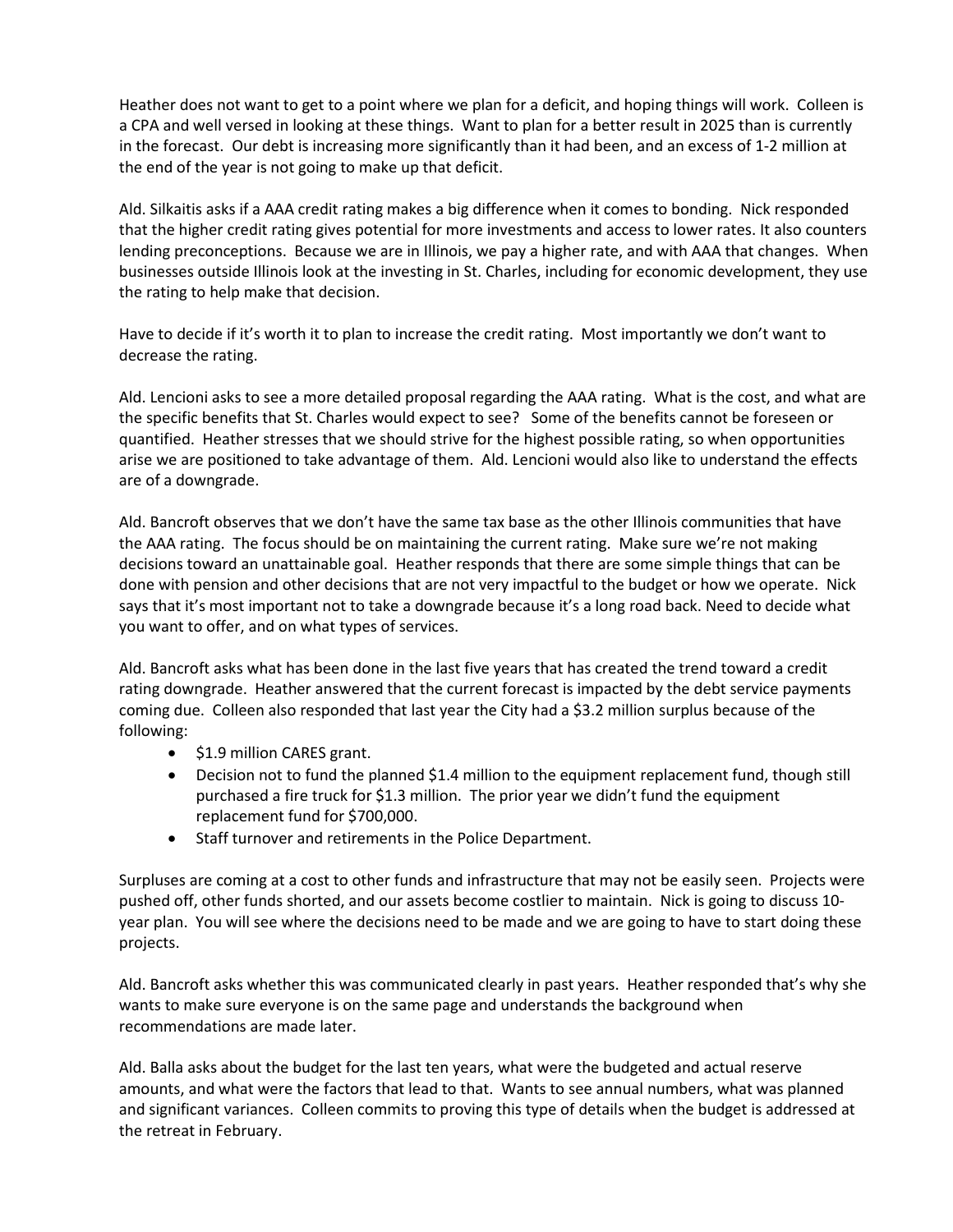Ald. Bessner asks about the TIF Section and whether the 1<sup>st</sup> Street TIF will need additional funding. Nick uses this segue to start the TIF discussion. St Charles' signature piece is the downtown. Area, and that needs to be kept up. Other towns compare themselves to Naperville and St. Charles. Shortfalls in the TIF, and reasons for those, need to be identified and addressed. It will take some time to do that. The TIIFs are a burden on the general fund. There is some property that could be developed. Do what it takes to maintain TIF district, maintain economic development, and protect the whole downtown.

Protect the credit rating consistently, through each budget year, and take a long-term view. Look at incremental adjustments.

Moving on to the next topic, revenue enhancement recommendations. Want to hear from Council about what is tolerable. This is the start of the conversation and there will be further conversation later on each of these.

Revenue comes from residents, property owners.

- 1. **Credit card processing fee** City currently covers this fee of 3.5%, which amounts to \$220,000 annually. With increase in residents choosing to pay utility bills via credit card, the amount of these fees in increasing. Passing this fee on to the customers is typical, and would be an easy increase to the general fund. Customers could opt to pay in other ways to avoid the fee.
- 2. **Property tax levy** City is permitted to increase a certain amount yearly, based on inflationary measures. The City has chosen not to do that. The target dollar amount from previous year is the tax base, and the percentage may go up or down. Covers inflationary costs. An increase of \$15/year for a \$300,000 home if we rose to the truth in taxation level. Will continue discussion.
	- a. Ald. Payleitner commented that the superintendent of schools explained why the schools do that, and they never get push back even though their taxes are 70% of the total property tax and the City is only 10% of the total. This is money on the table.
	- b. Heather suggests the City could explain to the residents why this is being done, with charts and what it means to the average resident. Education is the key. Every year we put this off, we are looking for money to make it up.
	- c. Ald. Lencioni asks if the City would show changes in EAV as well as tax rate, to cover both components. Heather says charts would show 3-year look back.
	- d. Ald. Bessner acknowledged that Ald. Balla wants no tax increases. When do we look in the mirror and say that we need more revenue to maintain the services. As we have increased electric service rates over the years, will we need to also start raising taxes? Heather: we will get to a point where we have to look at finances vs. services levels. Education is going to be key to this. Residents, both long-term and newer, have a level of expectation of the services that the City will provide.
- 3. **Business license fees** small amount of revenue, and want to continue to be a business-friendly community. Need to be careful and not increase too much. Something to look at implementing. This program would include a registry, which is a good way to which businesses are here and what is turnover. Heather: \$100 is not a large amount. It would be possible to still create the registry and not have a fee.
	- a. Ald. Payleitner asks whether all businesses, including home-based, would be included. Worry we would not be able to get all of the smaller businesses. Heather: Possibly could waive the fee for the first year.
	- b. Ald. Lencioni asks how would this be enforced? Heather: Typically, by administrative ticket, adjudication, code enforcement would charge a fee until compliance is gained. This would require administrative oversight. Heather: It would be vetted out more if decided to pursue. We don't necessarily want to dedicate staff time to enforcement.
	- c. Ald. Bancroft asks how we would define a business. Heather: Would be addressed with new director, attorney, and through committee meeting or workshop. Would be an extensive ordinance to define the process.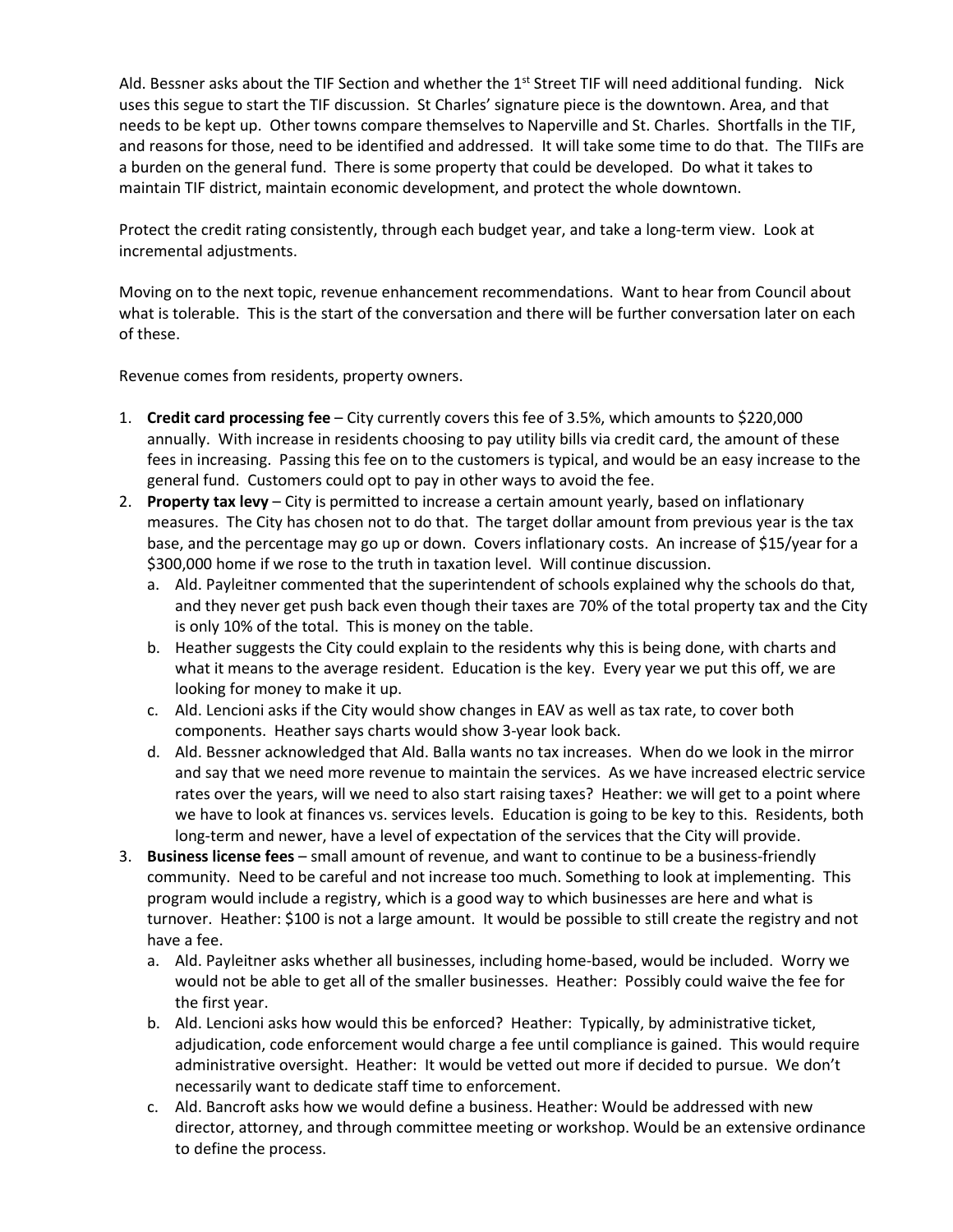- d. Ald. Payleitner says this was discussed years ago and received much push back. It's a small amount of revenue for high administrative effort.
- e. There is general interest from the Council to discuss this further. Ald. Bancroft thinks this is a bad idea, whether there is a fee or not.
- 4. **Real estate transfer tax** Keep track of people moving in and out.
	- a. Silkaitis, Bancroft, Pietryla do not like this option, regardless of the fee.
- 5. **Utility tax** similar to electric utility, could be an electric tax and/or a gas-use tax. Can be a significant amount of money, and able to sunset once we arrive at comfortable level debt. Would be  $\sim$  1 -1.5% on utility bill.
	- a. Heather: Historic older town, need to upgrade sanitary sewer, water lines, etc., and these things need money to maintain. Strategically don't want to throw all on residents, have strategic discussion how to impact residents and business owners the least.
	- b. Ald. Wirball asks what do the residents get out of this? Heather: All revenue goes back to the general fund and residents, like police officers, infrastructure, fire department. Everything we do benefits the residents. It could be earmarked for specific types of improvements.
	- c. Ald. Silkaitis comments that it's confusing to residents if there are additional utility charges that are not covering utility costs. While we might use those funds for a police officer, residents don't understand that. Heather: It's an education process, and the legislature has granted only a few ways to collect revenues. We have to satisfy our debt limits and people generally understand that.
- 6. **Video gaming fees** Ald. Wirball asks whether we could increase those fees. Chief Keegan explained that 18 months ago the City added a terminal supplier license fee, in addition to the existing operator fee. This is not a significant source of income. Additional video gaming fees will be added to the list of ideas to follow up on.
- 7. **Water** budgeted for a deficit. 10-year plan should be reviewed in detail during the budget process. It currently shows \$25 million of water improvements needed, and \$78 million of sanitary system improvements needed. These are the costs of an older community.
	- a. Water rate analysis was done, but rates were not increased accordingly. It's important to keep rates in line with the costs. Should increase rates to keep up with the capital and debt plans. Heather: in 2021 and 2022 the rate study recommended 9% increases and we have not kept up with that. We need to look at the rate study every year and adjust accordingly. We will do this in the next budget year.
	- b. Tap on fee have not been changed since 1995. Suggest an analysis be done annually and maintain the rates accordingly.
	- c. Developer incentives need to be sure to calculate tap on fees correctly to understand the true value of developer benefits.
	- d. May need to be more aggressive about meter replacements.

Final recommendations: Nick asks Council to include in strategic planning, provide a framework for decision making. Be sure to have the needed information when making financial decisions. He acknowledges that it is difficult to look at these situations and increase revenue. Heather says these possible revenue enhancement ideas will be discussed further for decisions to be made in in committee meetings.

Final questions from Council:

- Ald. Bancroft recommends that the group be careful on how the numbers are presented. Need to see benefits as well as costs, and avoid presenting as "what we gave away." Development incentives have a benefit on the other side, as well as intangibles.
- Ald. Balla asks how do we lose 2% of water every year for the last five years? Peter Suhr responds that it is mainly due to old infrastructure. Meter replacements would help. We strive for 10%, and now pushing 22-24%.
- Ald. Payleitner asks whether we need to fund all of the infrastructure with enterprise? Heather responds that we are not bound by law to do that, but our fees should be self-sustaining. Ald.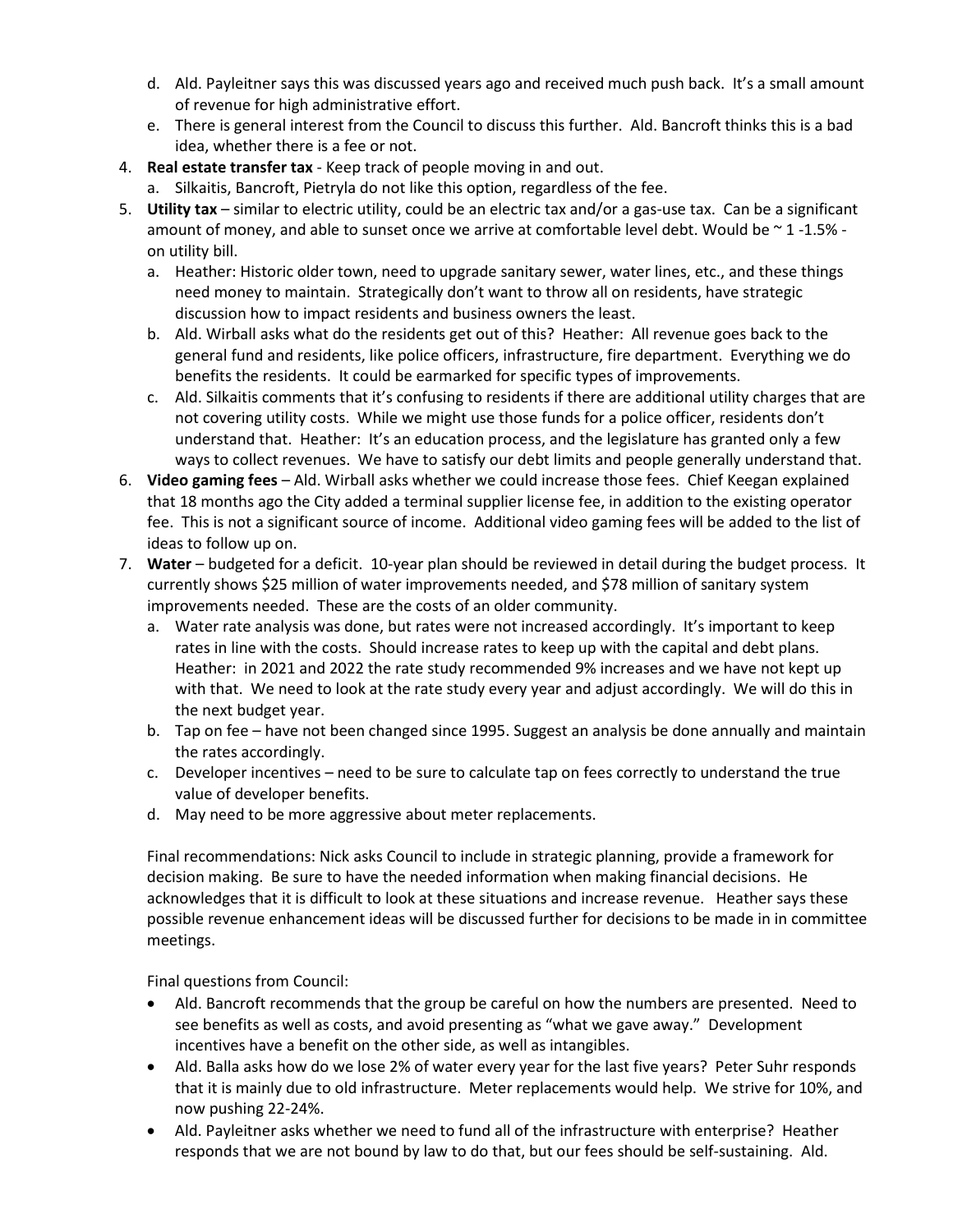Payleitner worries about making utility bills out of reach for retirees, who comprise 25% of our population.

• Ald. Wirball asks if we can consider using cannabis revenue to help with infrastructure costs. Heather: we can use general fund monies for that. Even if we earmark certain funds for specific projects, we still need more money overall to find the existing services.

*Break at 9:25 am, reconvene at 9:40 am.*

## **3. Parking**

*Chief Keegan, Police Chief Peter Suhr, Director Public Works Russell Colby, Asst Director, Community and Economic Development*

Heather introduces the topic that several aldermen have asked about. In working with various departments, and looking forward to ongoing business development, it became apparent that this is a larger topic that we have the resources at staff level to fully tackle. We will look at existing parking structure and signage and provide a recommendation to do a long-term study on parking needs.

Chief Keegan discusses the parking counts by garage and public lot. Let's start with the question, Is there adequate parking in downtown St. Charles? Chief worked with the St. Charles Business Alliance to create maps and capacity of all downtown lots.  $1<sup>st</sup>$  Street area became an issue with timed parking when more businesses were established, especially at Illinois and 1<sup>st</sup> Street.

Chief Keegan provided the number of spaces available by quadrant (division points are the Fox River and Rt. 64). Not all spots are City owned, and some are partnerships with businesses. Quad 1 (NE) - 327 spots; Quad 2 (NW) – 242 spots; Quad 3 (SE) – 146 spots, Quad 4 (SW) – 827 spots; Total = 1542 spots.

There are also private lots utilized by visitors. Example, north of State Street, west of Rt. 31 is an "Anderson" lot. There are several owners with adjacent lots which are used by visitors. Some have relocation (towing) companies. We don't get a lot of complaints about this. Unfortunately, visitors can't tell what is public/private and don't know if they will be towed. Some of the relocation signs are faded and unclear.

Ald. Wirball asks how long are the leases. Peter says that PW manages, about a dozen in quantity. Usually 10 years and many have been renewed in last 3-5 years. Can be renegotiated at any time. There is a lot on Main Street, associated with church, which has had a sale sign for quite some time.

Heather is struck by the discrepancy in number of spaces on east vs. west side, particularly with Arcada visitors who likely want to park near their destination. Makes sense to look at the east side.

Ald. Bessner asks about the lots with unclear signage. This will be covered by Russell Colby in the next part of this topic.

Ald. Lencioni asks what is the point on relocation. Chief Keegan wants to stress that business owners have the option to enforce the relocation, and it's unclear to visitors where they may park. Heather: we want to help people find designated public parking.

Ald. Weber asks about weekdays vs. weekends, can we consider those fluctuations in the parking needs study? Heather agrees and wants to use a consultant to differentiate weekend, weekday, holiday, festival traffic needs.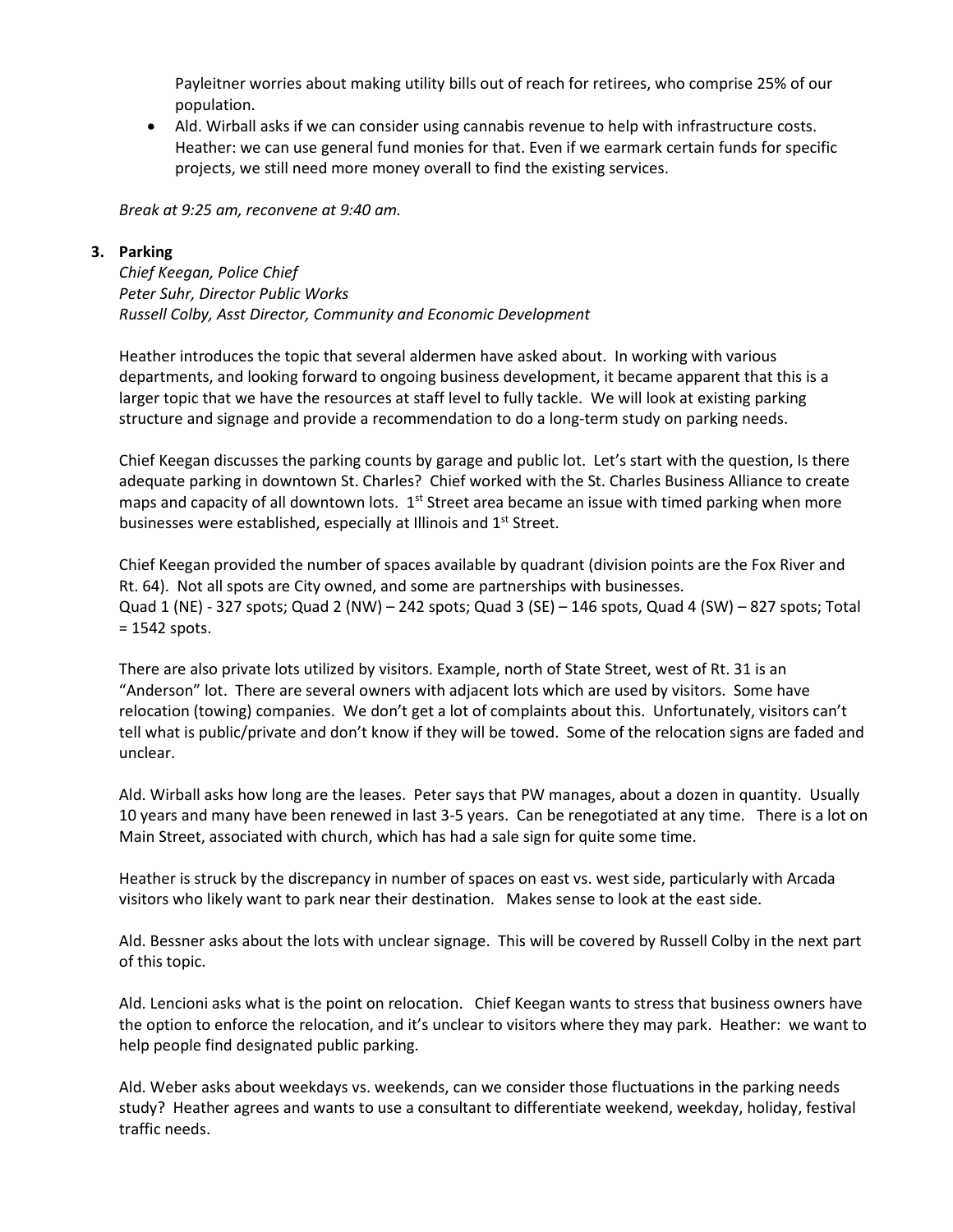Russell Colby talks about parking signage. We are currently using various designs and sizes, varies by lot. Not recognizable branding, and we want to have a consistent image for entering lots. Same issue with parking in private lots because there isn't clear signage. Other communities have identified parking more effectively. Best practice is to use "P" to note that driver is entering a public parking facility. No need to do expensive "historic" type or decorative branding, this can effectively be done on a simple standard sign. Russ shared some visual examples from other communities. Wayfinding signs are another option to direct. Key is to post the signs higher and make sure they are clearly visible.

Ald. Bessner asks how many signs need to be replaced? Russ: We would need to be inventory those. Some existing signs could be refaced/reused with consistent branding.

Ald. Bongard asks about the expense difference in elaborate vs regular signage. Could City sign shop create those? Pete says that his team can create the basic green "P" signs and anything more elaborate would be a bigger endeavor.

Ald. Bancroft asks why are we talking about this, he personally never has a parking issue. Heather explains that when she was approached about the parking issues, she came to realize that we need a lot more information and data to determine where/if we have a problem and where to concentrate our efforts. Ald. Wirball says that Quadrant 3 is the main issue.

Ald. Balla says Arcada/Pollyanna area on a Saturday night, people are parking blocks away in the residential streets. On weekdays, the garage next to the Office is full during the day, mostly with the employees of local businesses.

Ald. Payleitner says that signage is important, especially for nighttime visitors. Will there be a conversation with private lot owners? Chief Keegan says we don't get many complaints about cars being relocated. Some lot owners are unhappy with the public parking there, but may not relocate the cars. Because of unclear signing, visitors don't know where they may park.

Ald. Pietryla asks whether the downtown SSA could pay for parking wayfinding signs. Nick Peppers responds the down town SSA could pay for downtown signs. Ald. Pietryla also asks whether we can require the private lots to have a certain type/font/visibility of signage. Nick advises that they are already doing the minimum that is required by the State.

Chief Keegan adds that there is parking but some don't know where it is or want to walk to it. For example, there were countless issues with ALE employees parking locations when levels 3, 4, and 5 of the deck were empty. Also, Regus tenants, Ginger Root employees, and others are using 90-min parking on 1<sup>st</sup> Street. The Police Department tries to be friendly and not write a lot of tickets. Try to visit businesses and ask them to have their employees park in the longer-term spots.

Ald. Lencioni believes that employees and residents know that they won't be towed, so ignoring the parking time limits. If we start towing, people will be upset. He advises we should ticket more often. Find a carrot to get people into the upper levels of the deck, such as sculpture or other attraction. Think about it differently and develop creative solutions. Another idea is a voluntary business tax for extra services, i.e. parking. Colleen says that there is such a levy for SSA1.

Ald. Wirball would like the City to collaborate with private lot owners. Ald. Payleitner remembers that we used to have dedicated parking management downtown, and possibly we could do that again.

Peter Suhr raises the topic of parking costs. Collected some very broad information and reluctant to throw out numbers, please understand that these are estimates.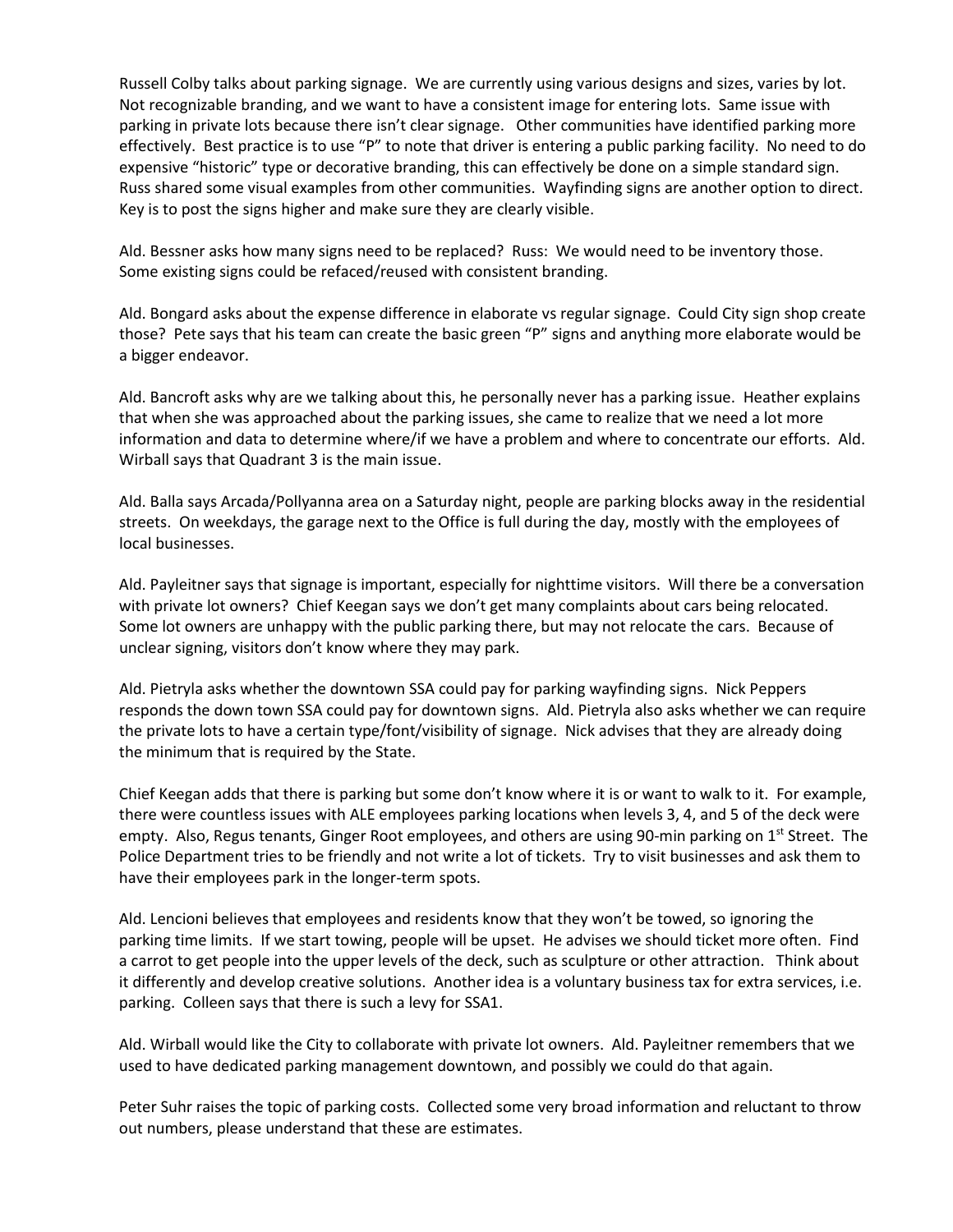It's notable that the 3<sup>rd</sup> quadrant in the SE has the least amount of parking. Public Works found a site that has potential for a parking garage, behind Pollyanna/Flagship, near the new apartment develop. If we build a 3-story garage, we could add ~150 spots, bringing the total to 250 for the quadrant. Approximate cost would be \$4.2 million, about \$28,000 per stall. Another spot in the NE quadrant, near the municipal building area, across from entrance to Century Station building. This would require purchase of homes, one was for sale recently, along State Avenue. This would allow for a 3-story garage, with entry at each level possible. We would gain 225 parking stalls at a cost of \$6.3 million. Russ Colby mentions that we need to be aware of historic significance of these houses, some would be more sensitive than others. Possibly we could look at houses further north as well.

Peter agrees with Heather that staff is recommending the use of a consultant to help us pull all of these concepts together. Find out how we compare to other communities, whether there are standards we would follow, public vs. private parking management. They could help us develop priorities.

Ald. Bessner asks if we can address the faded/unreadable private parking signs immediately. Heather says we can talk to business owners about that.

Ald. Bongard asks whether there is actually a parking problem. Heather has heard from both sides who are adamant about their position, and this is why we need a study to get good information. We can use that to decide what level of demand we want to accommodate.

Ald. Lencioni is curious about the revenue that is generated by each stall, and what is lost by not having enough parking. Heather says these questions will be included in the analysis.

Ald. Bancroft asks whether the council members believe there is a parking problem. Each person answers this question in turn. Mayor Vitek – we don't currently have a problem but we will; Ald. Lencioni – there is a perception problem; Ald. Bancroft – no; Ald. Weber – no, two years from now we definitely will; Ald. Silkaitis – yes and it will get worse; Ald. Payleitner, Ald. Pietryla, and Ald. Wirball all agree with Ald. Silkaitis. Ald. Bessner – agrees we should do the study, and wonders how we will pay for new parking. Ald. Ballabelieves there is a problem in quadrant 3, and plenty of parking in other areas but people can't find it; Ald. Bongard does not believe there is a parking problem.

Ald. Payleitner questions whether we consider it a problem when people are parking in the neighborhoods. Ald. Wirball believes residents have issue with weekend parking on their narrow streets.

The group agrees that staff should look at the parking comprehensively with a consultant.

*Break 10:27 am, reconvene at 10:33 am.*

# **4. Old Police Building RFP**

*Russell Colby, Assistant Director Community and Economic Development*

Mayor Vitek is seeking feedback on what should happen with the pending RFP for the former police station property. The council has been waiting on this because of the pandemic and elected official turnover. The philosophy was to keep the RFP broad to find out what ideas will come to us. Mayor Vitek has heard from developers recently asking about this property. Staff is ready to release it now, and would like to know if there is any objection.

Russ provides some background for new council members. The 2013 Comprehensive Plan did not include a plan for the police station property. It's a long-range policy guide, a non-binding advisory document that serves as a vision and roadmap for the future. The amended Plan considers feedback from residents and the Plan Commission. The update includes recommendations for adjacent parts of the NE and NW quadrants.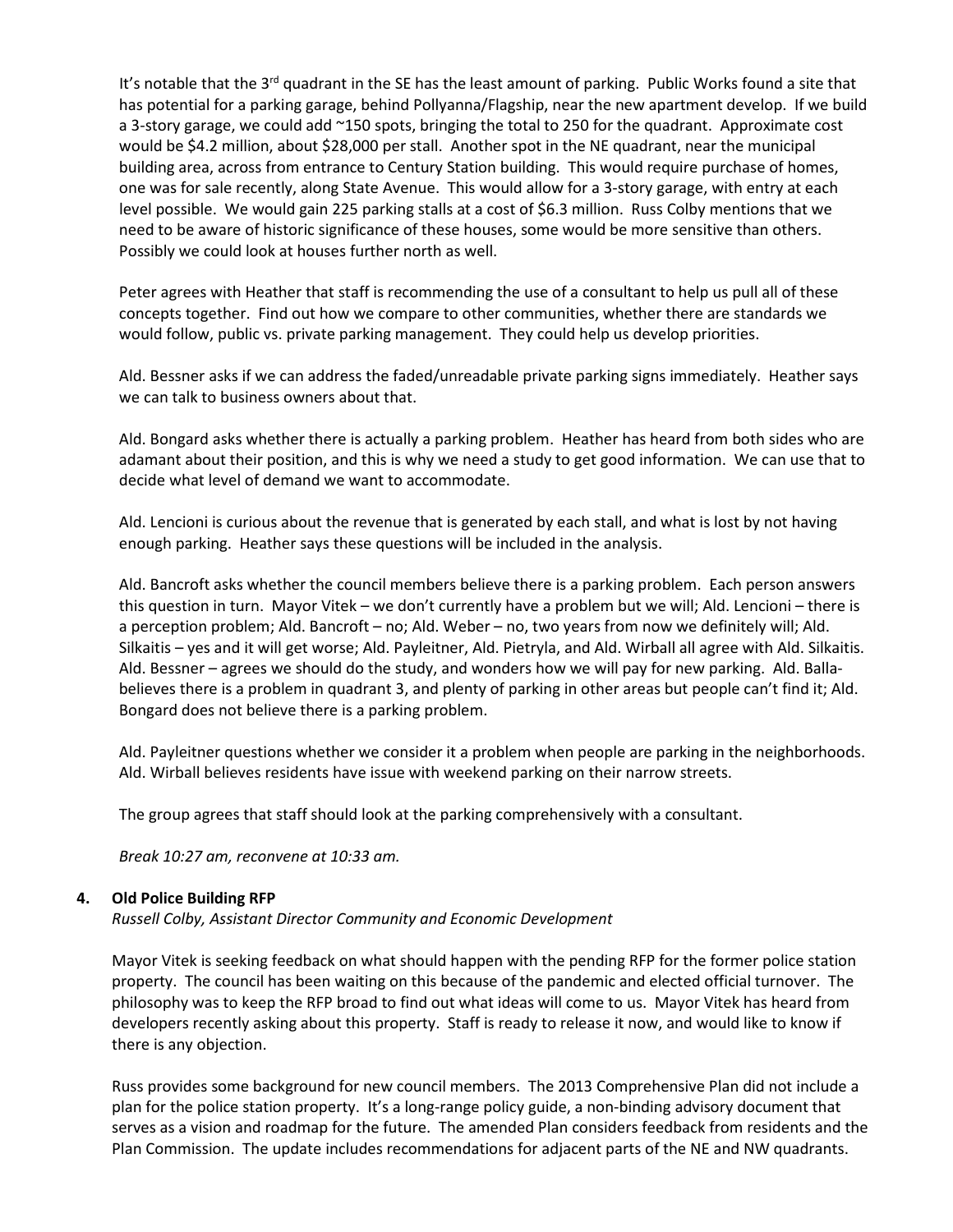The Plan is at a high level, addresses land uses, and is not as detailed as the RFP. It identified a large open area on riverfront, mixed use development, and potential location for a parking deck. Parking would be integrated into the project and concealed from street. It includes improvements along the riverfront, existing utility and well uses that need to be maintained, location of a parking structure, and identified historic structures.

Council adopted the Comprehensive Plan amendment in 2020. A workshop was then held to discuss parameters of the RFP document. Several points came from that discussion. The municipal parking lot may be included and any proposal would need to address the City's parking needs. Riverfront space needs to be preserved, and could be a shared public private space. Municipal center buildings should be excluded. Open to a Wow project that could include an incentive. The amendment mentioned that the City might undertake some of the environmental review and possibly demolish the police station building, to offer a clean slate. That has not been accomplished as of now because it was removed from the budget. Mixed use with commercial, hospitality, and residential, with any residential being on upper floors. Height guidelines indicated the City would consider taller buildings than are currently allowed by zoning. Considerations include developer qualifications, riverfront design, parking solutions, and consistency with Comprehensive Plan. Many details of submission requirements are also included.

RFP was discussed publicly in June 2020, prior to the pandemic. Staff was directed to hold off on issuing the RFP. There are a number of interested parties who have a concept and would like to understand the City's schedule. We would like to get direction today before placing it on a public meeting agenda.

Ald. Payleitner asks if Russ's presentation can be shared with the council and he agrees to do that.

Ald. Bessner asks how the Active River Project affects what we are doing. Russ responds that the resident feedback asks to keep the riverfront as open space, as 60-100 ft corridor. Makes sense to do that because of the access needed to the City well, and that open space provides for Active River Project improvements to be made at some point in the future.

Ald. Wirball asks if the RFP will have more details added or leaving it more general. Mayor Vitek responds that the council had decided to leave it more general.

Ald. Pietryla would City pay for the demolition? Russ responds that was the original intent, and going forward the City would not be obligated to clear the property. It would be part of the development, which could possibly be included in any incentives offered.

Ald. Silkaitis and Bancroft add that it would be easier to sell after existing buildings are demolished.

Ald. Bancroft adds that there is no reason to hold off on issuing the RFP. He feels it's unlikely that there will be a hotel proposal. He offers another alternative, to scale back requirements, and just ask for concept plans. Find out what creative ideas there are before asking developers to provide extensive details. Would like to see a Wow plan that offers the best use for the property. Heather feels that is a good strategy. Since there will be significant investment on a project at this site, asking for concepts allows the developers to avoid spending significant time/money on the front end for a proposal that may not be accepted. Ald. Wirball likes this idea and feels it opens the door to creativity.

Ald. Pietryla says it is more likely a developer would take on the cost of demolition if they don't have to absorb costs for detailed RFP.

Ald. Lencioni says there is so much development, we don't want to bite off more than we can chew. Ensure we have orderly development.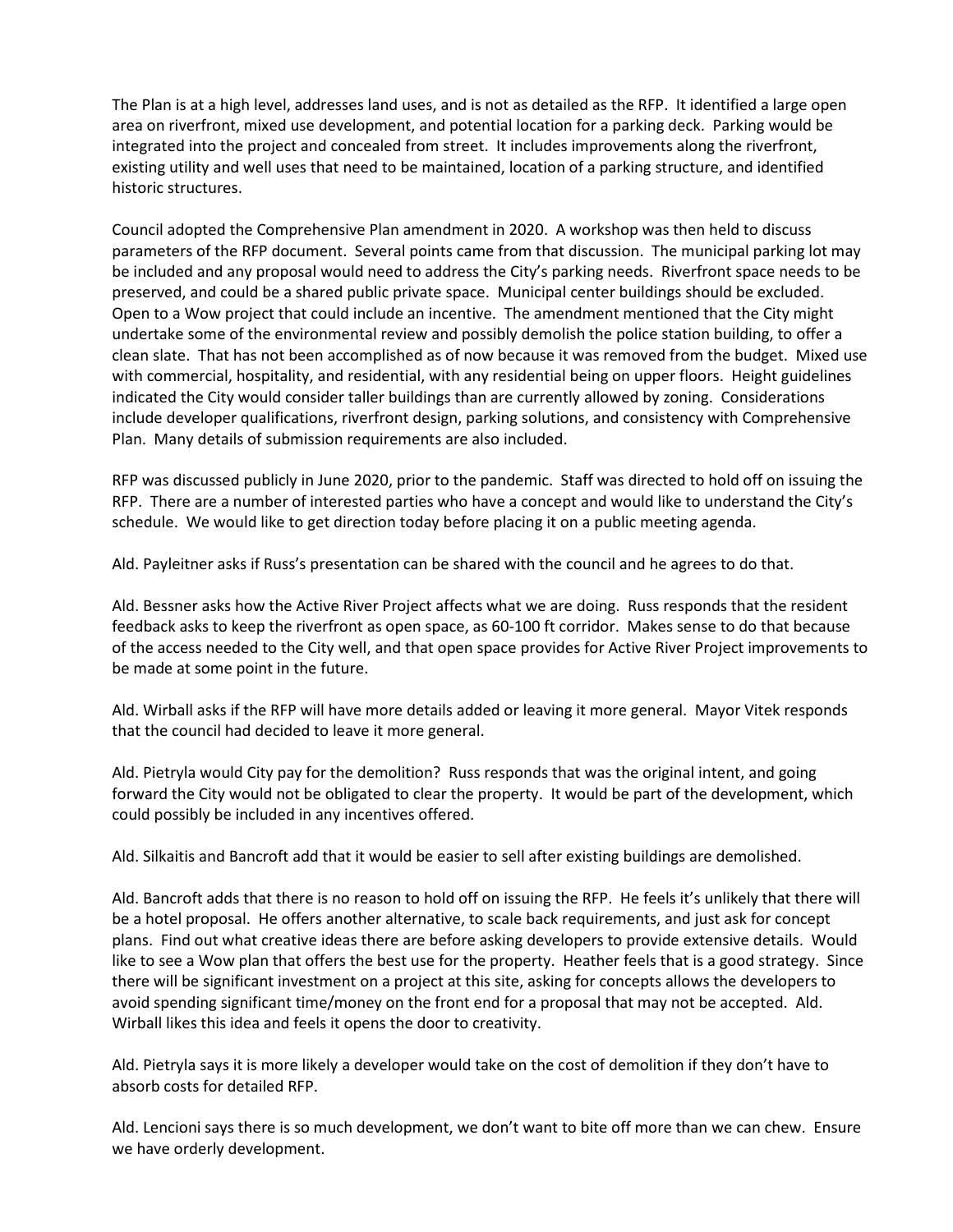The group was in favor to move forward with the concept RFP.

# **5. Proposed Timelines for the Compensation Study and Department Director Recruitments**

*Jenn McMahon, Human Resources Director*

Mayor Vitek shared that she, Ald. Bancroft, and Ald. Silkaitis are part of the compensation committee, along with Jenn McMahon. Jenn went over the process for the compensation study. Sent detailed documentation to GovHR to review, the survey was sent to comparable communities, and had the kick-off meeting with the City Council core group. The next step is the job analysis questionnaire for non-union employees, which is the labor-intensive part of the process. The City Council workgroup will get updates along the way, and we are on track to make a presentation to the full council in November.

Schedules for three recruitments have been provided, and GovHR has been responsive. The postings and the brochure will be made available for these positions to garner candidates from across the country. GovHR will do candidate screening and a 3-stage interview process. Finance Director is the priority, then Economic Development Director, then Community Development Director.

Ald. Bongard asks for a refresher on the responsibility and role of Economic Development Director and Community Development Director. What are we looking for in a successful candidate? He wants to make sure the City has a clear vision about what type of person we are looking for, and then we hold them accountable for delivering results. Heather responds that job descriptions will be distributed. Her vision of Economic Development Director is to market the City with a focus on the types of businesses we want to see in specific locations, for example  $1<sup>st</sup>$  Street. This person would be working on targeted attraction of businesses to St. Charles. This is different than the work of the St. Charles Business Alliance, who promotes the City overall. This person will build relationships with partner agencies and advise how to leverage resources. Ald. Silkaitis feels this person's main job should be to "sell the City."

Ald Pietryla asks how many candidates will be offered to City Council for interviews. Jenn confirms that there will be two finalists.

Ald. Bessner asks whether the Economic Development Director will have an advisory role for the St. Charles Business Alliance and Chamber of Commerce to provide opportunities for more communication and transparency. Heather envisions yes, ideally this person would take on some of that interaction with those organizations that the mayor and city administrator are involved in now.

# **6. Council Requests**

# a. Spring Clean-up program

Several aldermen have asked about this program. Peter Suhr reminded the group that this had been an annual process where residents brought all garbage to the curb and the City would pick that up. In 2009, City Council cancelled the program, believing there was no longer a need for that. In 2012 there was a major flooding event that prompted the resurrection of the clean-up event. The community liked it and we resumed doing it every other year. Spring clean-up was missed in 2020 due to Covid because the service provider did not feel it was safe to do it during the pandemic. The cost is expected to be \$100,000-150,000, and is paid from the general fund. The question now is whether should we do it again in 2022.

Ald. Silkaitis gets weekly questions from residents who save up their garbage and want the program. This is important to him. Ald. Bessner also feels we should resume the program, possibly every other year. The cost is worth it.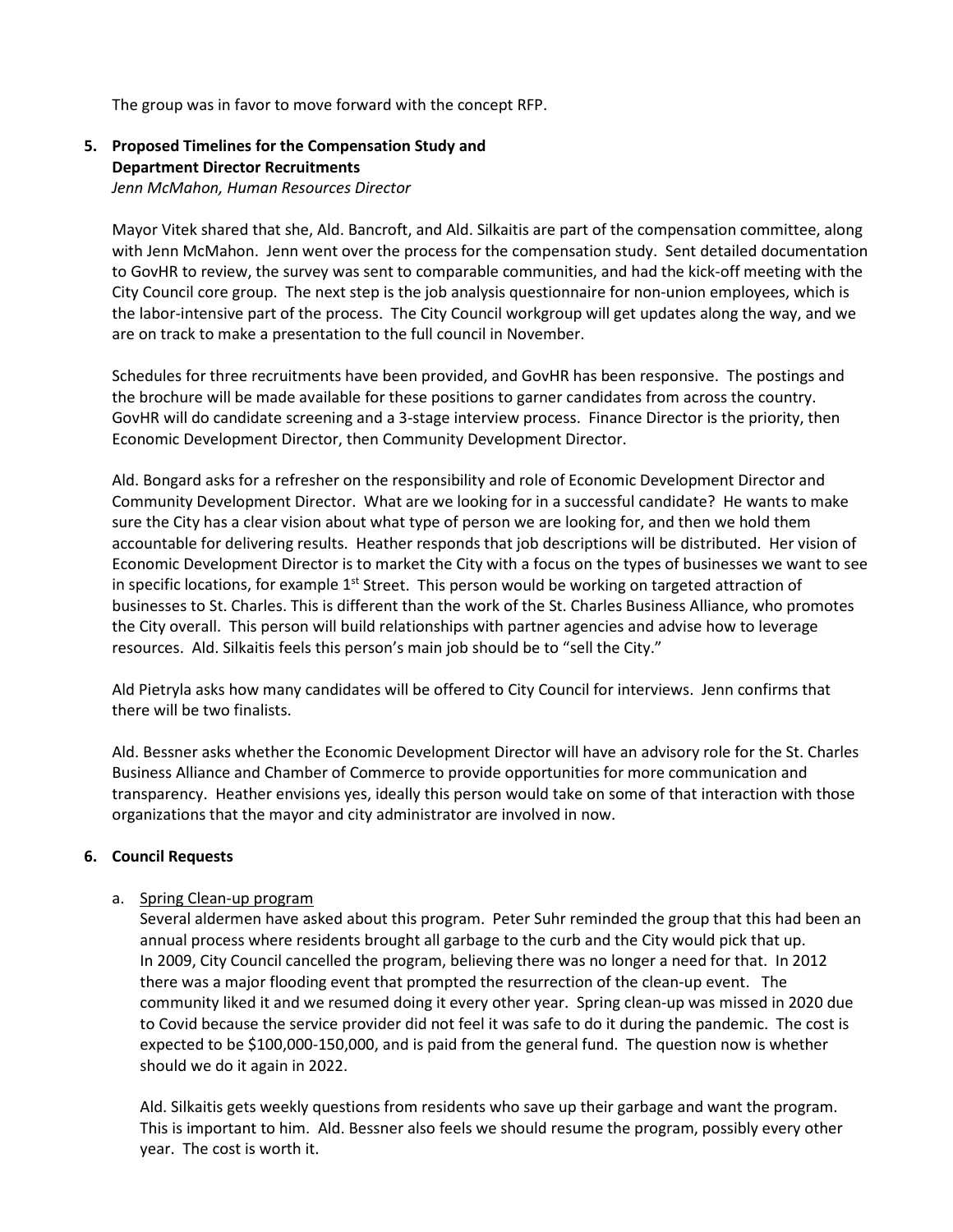Ald. Pietryla asks if we are required to use Lakeshore Recycling for this work, and Peter responds that we are required to do that until their contract ends in two years.

Ald. Balla feels this would be a good way to give back to residents if we are thinking of increasing other fees. Ald. Wirball agrees.

The group consensus is to do the spring clean-up every other year, and this will be put into the budget for next year.

### b. Pedestrian Walk/Bike Plan

Heather says that there is no study or RFP created at this point, and that would need to be done if council wants to proceed. Peter shared that this program is a favorite of Public Works and we've been trying to get it into the budget for over 10 years. Having a plan like this to help manage the roadway and ancillary systems would be beneficial. The opportunity for grant funding is immense. There is some misinformation about what the bike/pedestrian plan would involve, there is not a common standard for what it should include. It can be anything we want. Generally having it would add to resident health and quality of life to facilitate additional walking and biking. Economic development component is to attract tourism, environmental benefits, and reduces vehicle traffic on roads. Community interest is growing

The Community had a plan that was created in 2003, prepared by the St. Charles Bike Facility Plan Task force. This group no longer exists, and was comprised of representatives from the City, Park District, and Downtown St Charles Partnership. This plan is outdated and obsolete.

Some of the larger communities in the area, like Batavia, Geneva, Elgin, Aurora, Naperville, and Chicago have implemented plans. All of their plans are different. A St. Charles updated plan would give us the opportunity to review and document existing conditions, street policy and changes needed for bike lanes, add crosswalks for safe travel. The consideration of purchase of the UPRR site to add to the trail system would be part of this review. Creation of a bike/pedestrian plan would include prioritization of any enhancements. Cost would be about \$75,000, it would take about 9 months to create, and could be included in next year's budget if the council so chooses.

Ald. Peitryla is in favor of pursuing an updated bike/pedestrian plan, and wonders if it is possible to cost share this with the Park District. Peter says that the Park District has their own plan, and a City objective would be to connect with that plan as well as the county and adjacent cities' plans.

Ald. Wirball feels this is an opportunity to improve public safety and thinks there are grant opportunities. He wants to move forward with this. Ald. Bessner agrees to move forward and wants to see more detail about the pedestrian aspect. He recommends each ward look at sidewalk gaps. Ald. Lencioni believes e-bikes are important to consider, and Ald. Bessner agrees.

The group consensus is to add the creation of a bike/pedestrian plan to the budget for FY22/23.

# **7. TIF Review**

Heather wants to share with the group what are the active incentives as provide a TIF education for the group. Nick Peppers spoke about the recent decision to terminate a TIF. A TIF is a strong economic incentive tool that allows the municipality to capture incremental taxes in a project area. A TIF can only last for 23 years and can be extended by 12 years with State legislative action. The TIF act is convoluted and should be rewritten. Once qualified, the City decides how to use the funds. There are limitations on how the money can be used.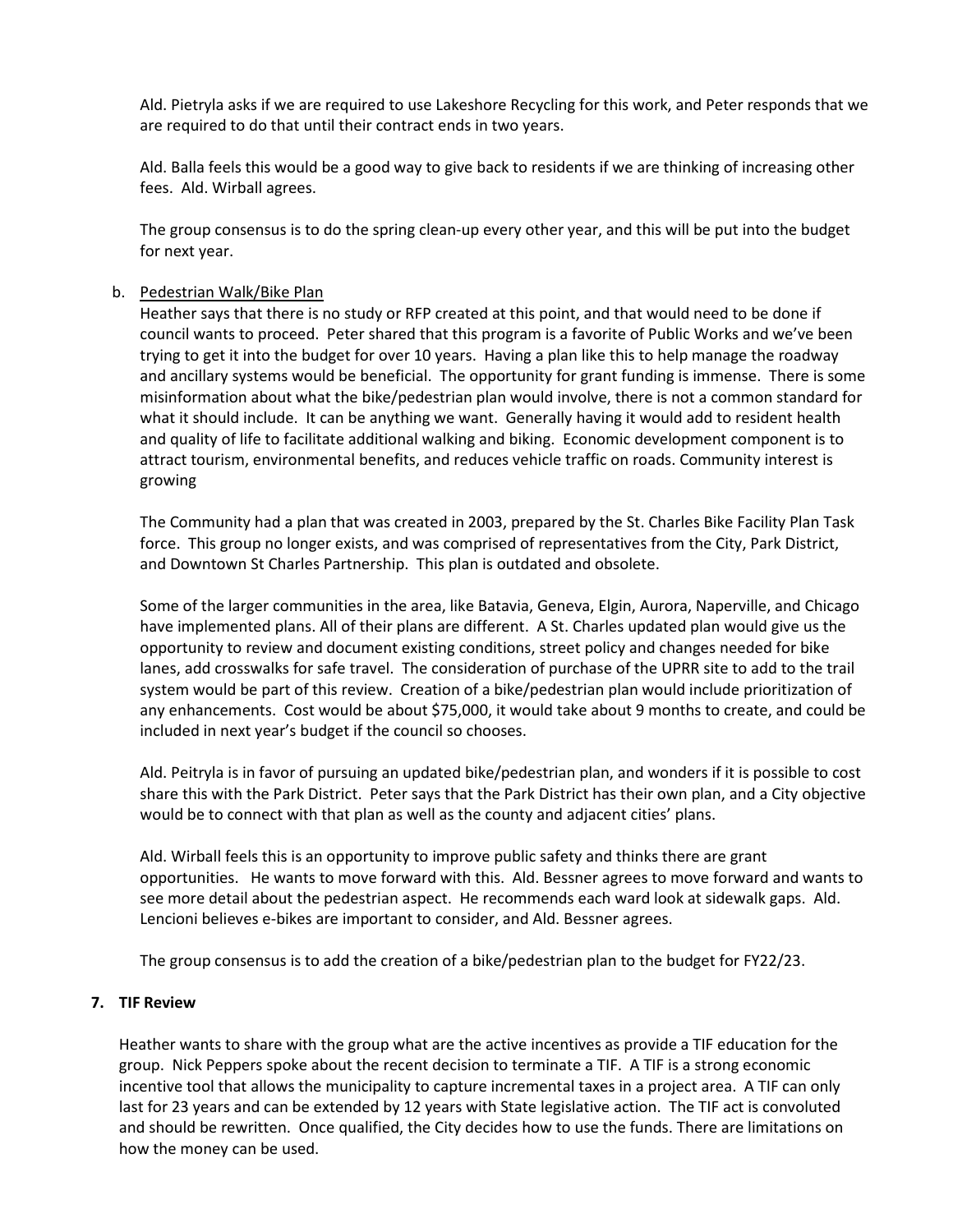It takes 4-6 months to put a TIF in place. Some new TIF opportunities will likely be coming our way soon. City has 7 TFs, and some will be ending in the next few years.

Heather adds an explanation about what is an increment. The frozen value means that the developer's tax is frozen and a percentage goes to taxing districts. Anything above those set expenses is available for the City to use. There is a component to protect school district revenue if many new students are added.

Ald. Bessner asks whether it is advantageous to offer pay-as-you go TIF. Nick feels that pay-as-you-go is the safer approach since it puts the burden on the developer. Bonding ahead of time based on anticipated development puts the risk on the municipality to pay that debt based on what is actually generated. There are still good reasons to do bonds and they aren't used as frequently as in the past.

Some discussion ensued about the facts around existing TIFs.

### **8. Quick Points**

### a. Charlestowne Mall Discussion

Heather shared that an application has been submitted. A staff member spoke with the developer about their intention and timeline. We are waiting for information and it will be passed along as available. We want to make sure they are going to commit to project before proceeding.

Ald. Wirball asks whether we will absorb utility improvements, like sewer and water, for Continental Springs. Heather says we assume they will ask for services to be extended to them, and we don't know yet what the request will be.

# b. Clean Energy Legislation

Peter gave an overview of the complex topic of how power is received by the City. We are part of a group called Illinois Municipal Electric Association (IMEA). They purchase power for communities, and deliver it to the municipality. They bring it to our 9 substations and then we distribute it within our community boundaries. IMEA has 34 communities, from Naperville to Winnetka and between.

For the past 2.5 years under Governor Pritzkers' leadership, the State, just like at the Federal level, has been discussing movement to more sustainable energy. The Climate and Equitable Law Act was passed in September. It's a nearly 1000-page document and it will take some time to understand what it means. We will keep you updated.

Tow high-level things enacted in this bill that will affect St. Charles. Firstly, decarbonation, which asks us to become carbon free by a certain date, turning off coal plants. We need to be 100% carbon free by 2045. St. Charles' 30-year agreement with IMEA ends in 2035. IMEA is a ~15% owner in the Prairie State Coal Plant in southern Illinois. Therefore, currently our portfolio is 60% coal, so the closure of this brand-new plant will impact us. Debt services end for this in 2035. St. Charles is doing better than other communities that will also be faced with these regulations.

We need to start building our portfolio to plan for the time when our contract with IMEA expires. IMEA portfolio contains 11% solar/wind, higher than ComEd at 4%. This is bad news, but St. Charles and IMEA are in a better position than many others.

Another big topic that the council will be hearing more about in the next few months is municipal coop net metering, which is a system in which renewable energy, such as solar panels, is hooked into the public utility power grid. Surplus power is transferred out of the grid, allowing customers to offset the